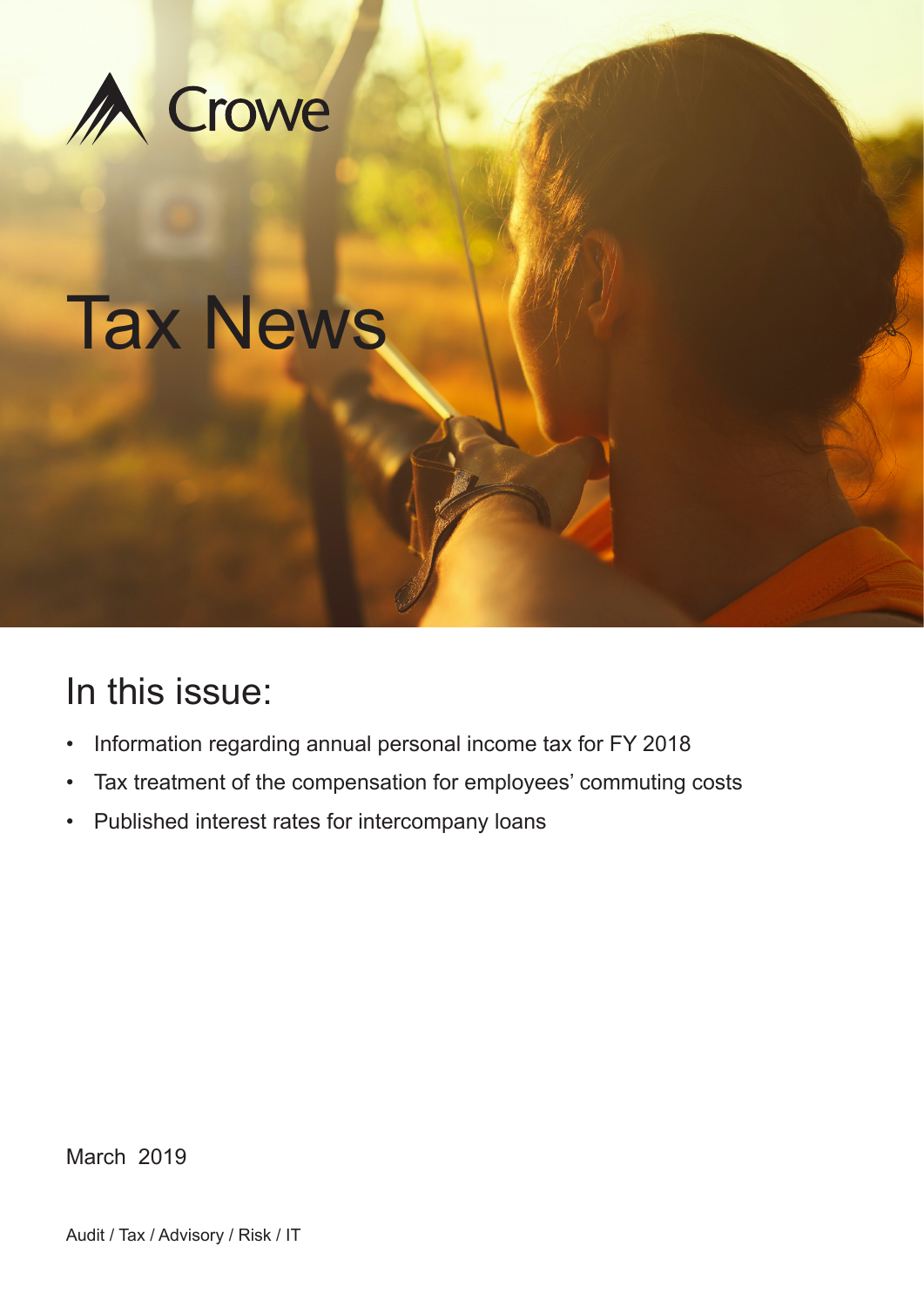## **Information regarding annual personal income tax for FY 2018**

Taxpayers of the annual personal income tax are residents (for income obtained on the territory of Serbia and worldwide) and non-residents (for income realized on the territory of Serbia) who, in FY 2018, obtained the income in the amount higher than triple amount of average income in Serbia – **RSD 2,470,644.**

Taxpayers who obtained taxable income between RSD 2,470,644 and **RSD 4,941,288** (sixfold amount of average income) are obliged to calculate and pay tax at a rate of 10%, while the rate of 15% is applicable for the taxable income which exceeds RSD 4,941,288 (only for the amount which exceeds the taxable amount of RSD 4,941,288).

Further, the personal deductions are calculated in percentage related to the average annual salary paid in 2018:

- For taxpayer in the amount of RSD 329,419;
- For dependent family members in amount of RSD 123,532.

The deadline for submission tax return for annual personal income tax for income generated in 2018 is 15 May 2019. The tax return has to be submitted on PPDG-2R form in hardcopy or electronically.

Crowe RS will be at your disposal if you have any additional questions or in case you need our assistance regarding the said tax liability.

## **Tax treatment of the compensation for employees' commuting costs**

With respect to the official ruling of the Ministry of Finance on the compensation for employee's commuting costs, we are of the opinion that such cost should be recognized in tax balance sheet, due to the fact it is mandatory for the employer to compensate to its employees these costs amounting to price of ticket in public transport. In regards with mentioned ruling, we are of the opinion that there is only a question whether paying this compensation would be employees' salary (on which tax and contributions should be paid) or compensation of costs on which only tax should be paid (not contributions), if compensation of this cost is not documented properly (it should be delivered by the employee – monthly tickets, bill for fuel, taxi bill, etc.). There are arguments pro and contra these two tax treatments. Of course, we could talk about such tax treatment only if compensation of these costs is not documented properly by employees, i.e. in case employee does not deliver relevant documentation to employer and justify that he/she actually used such received funds for covering commuting costs.

The Labor Law recognizes only obligation of the employer to compensate commuting costs (and does not precise manner of transport). On the other side, the Personal Income Tax Law prescribes only non-taxable amount of compensation. Hence, we are of the opinion that documenting this cost could be performed, through taxi bill, bill for the fuel, and not only through payment of card for public transport. Of course, there rules should be regulated precisely and in detail in relevant internal act (e.g. The Labor Rulebook or similar). More detailed internal regulations would mean to define clearly: maximum amount of costs that employer would compensate (amount may be higher than amount of monthly card in public transport – employer's choice), the list of individuals having entitlement on compensation for commuting costs, i.e. the list of employees, is there a criterion when the employee does not have the entitlement on compensation for commuting costs having in mind the distance between place of residence and work place (e.g. he/she lives across work place or he/she lives in place not farther than one bus station), manner of documentation of costs (what is employee obliged to deliver as evidence – mentioned taxi bills, bills for the fuel, train ticket etc.). It is important to emphasize that mentioned opinion was issued in the period when rulings of the Ministry of Finance were mandatory for competent tax authorities, so in the meantime there was no changes in provision of relevant laws.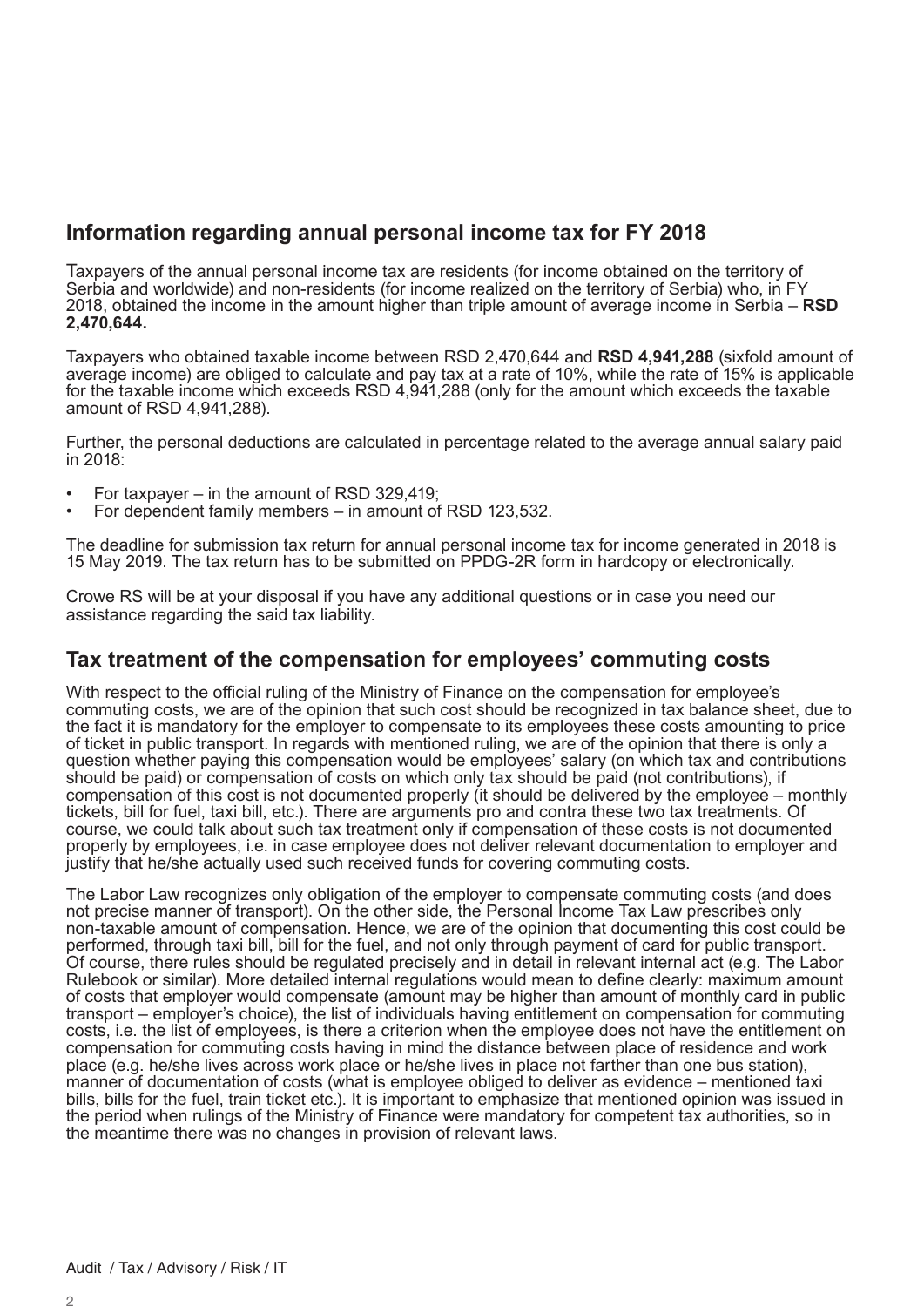We understand that there are systems with a huge number of employees and significant employees' fluctuation, we are of the opinion that statements of employees given under criminal and material responsibility that received funds are used to cover their costs, may be used for this purpose, with a bit higher risk then if taxi bills of bills for the fuel are delivered.

Support for such standing is previously issued ruling of the Ministry of Finance no. 011-00-00016/2016- 04 as of 7 June 2016 that confirms that the list of employees is credible document for this cost.

Having in mind that the respective ruling deviates from the previously issued rulings of the Ministry, we expect that there will be reactions of companies on this issue and we will keep you informed in case of any changes.

### **Published interest rates for intercompany loans**

The Ministry of Finance has enacted the Rulebook on "arm's length" interest rates for FY 2019 which was published on official Gazette No. 13/2019.

Please find enclosed the prescribed interest rates for companies, banks and other leasing companies:

• Banks and Financial Leasing:

| <b>Type of transaction</b>                 | Interest rates for FY 2019 |
|--------------------------------------------|----------------------------|
| short-term RSD loans                       | 2,72%                      |
| EUR loans and RSD loans denominated in EUR | 3,64%                      |
| USD loans and RSD loans denominated in USD | 5,05%                      |
| CHF loans and RSD loans denominated in CHF | 2,98%                      |
| SEK loans and RSD loans denominated in SEK | 3,91%                      |
| NOK loans and RSD loans denominated in NOK | 4,25%                      |
| GBP loans and RSD loans denominated in GBP | 1,92%                      |
| RUB loans and RSD loans denominated in RUB | 1,41%                      |

Companies:

| <b>Type of transaction</b>                            | Interest rates for FY 2019 |
|-------------------------------------------------------|----------------------------|
| short-term RSD loans                                  | 4,98%                      |
| long-term RSD loans                                   | 5,69%                      |
| short-term EUR loans and RSD loans denominated in EUR | 2,71%                      |
| long-term EUR loans and RSD loans denominated in EUR  | 2,90%                      |
| long-term CHF loans and RSD loans denominated in CHF  | 7,61%                      |
| short-term USD loans and RSD loans denominated in USD | 3,08%                      |
| long-term USD loans and RSD loans denominated in USD  | 4,12%                      |